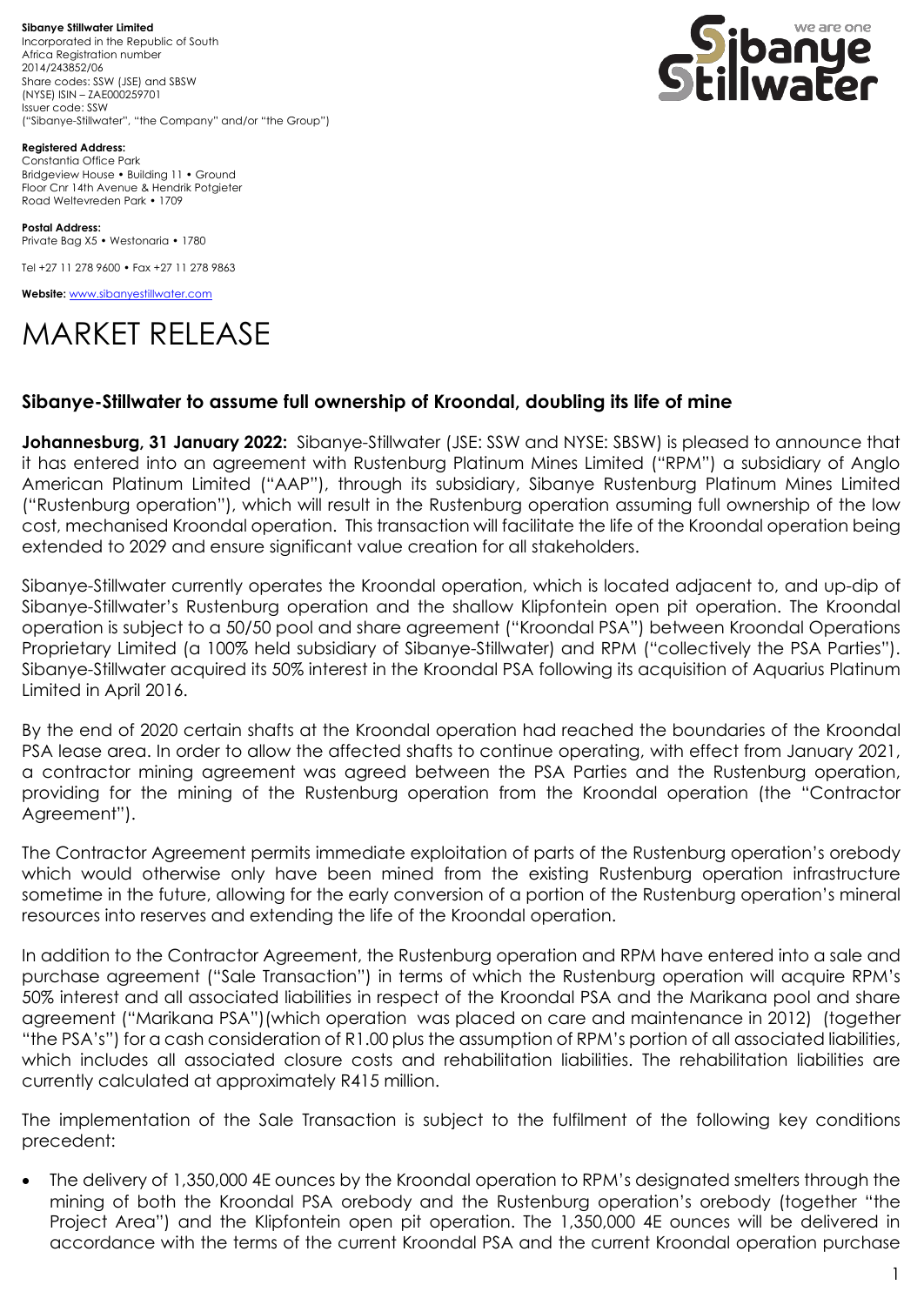of concentrate (PoC) agreement with RPM. This condition precedent is expected to be fulfilled early in 2024; and

• Regulatory approvals including Competition Commission approval and Section 11 consent in terms of the Mineral and Petroleum Resources Development Act, 2002 for the transfer of the mining right, currently held by RPM, to Sibanye-Stillwater's Rustenburg operation

On completion of the Sale Transaction, the PSA's with AAP will be terminated and Sibanye-Stillwater (through the Rustenburg operation), will be entitled to mine the remaining PSA ore body and ore from the Rustenburg operation that may be accessed from the Kroondal operation infrastructure entirely for Sibanye-Stillwater's account. The PoC agreement will also fall away on completion of the Sale Transaction, with all PGM concentrate from the combined operations being subject to the terms of the current Rustenburg operation's sale and toll treatment agreement with RPM.

These agreements will more than double the life of the Kroondal operation, underpinning much needed sustained employment opportunities, and ensuring significant value creation for all stakeholders through the lower cost and more efficient extraction of the project area orebody than would have been the case as two standalone operations.

Sibanye-Stillwater Chief Executive Officer Neal Froneman commented "We welcome this mutually beneficial transaction which, through the full consolidation of these operations under a single owner will unlock significant value for all stakeholders by extending the operating life of the Kroondal operation, which as a standalone operation, was constrained by the existing PSA agreement. We are unlocking the true potential of these adjacent mines by utilising the mechanised and low cost Kroondal operation to mine across the boundary with the Rustenburg operation. This will accelerate the extraction of more remote parts of the Rustenburg operation orebody, sustain employment for more than 2,500 people until 2029 and ensure the creation of significant value for all stakeholders in the region."

Ends.

## **Investor relations contact:**

Email: [ir@sibanyestillwater.com](mailto:ir@sibanyestillwater.com) James Wellsted Head of Investor Relations Tel: +27 (0) 83 453 4014

Ends.

## **Investor relations contact:**

Email: [ir@sibanyestillwater.com](mailto:ir@sibanyestillwater.com) James Wellsted Head of Investor Relations Tel: +27 (0) 83 453 4014 [www.sibanyestillwater.com](http://www.sibanyestillwater.com/)

Sponsor: J.P. Morgan Equities South Africa Proprietary Limited

## **FORWARD LOOKING STATEMENTS**

The information in this document may contain forward-looking statements within the meaning of the "safe harbour" provisions of *the United States Private Securities Litigation Reform Act of 1995. These forward-looking statements, including, among others, those relating to Sibanye Stillwater Limited's ("Sibanye-Stillwater" or the "Group") financial positions, business strategies, plans and objectives of management for future operations, are necessarily estimates reflecting the best judgment of the senior management and directors of Sibanye-Stillwater and involve a number of risks and uncertainties that could cause actual results to differ materially*